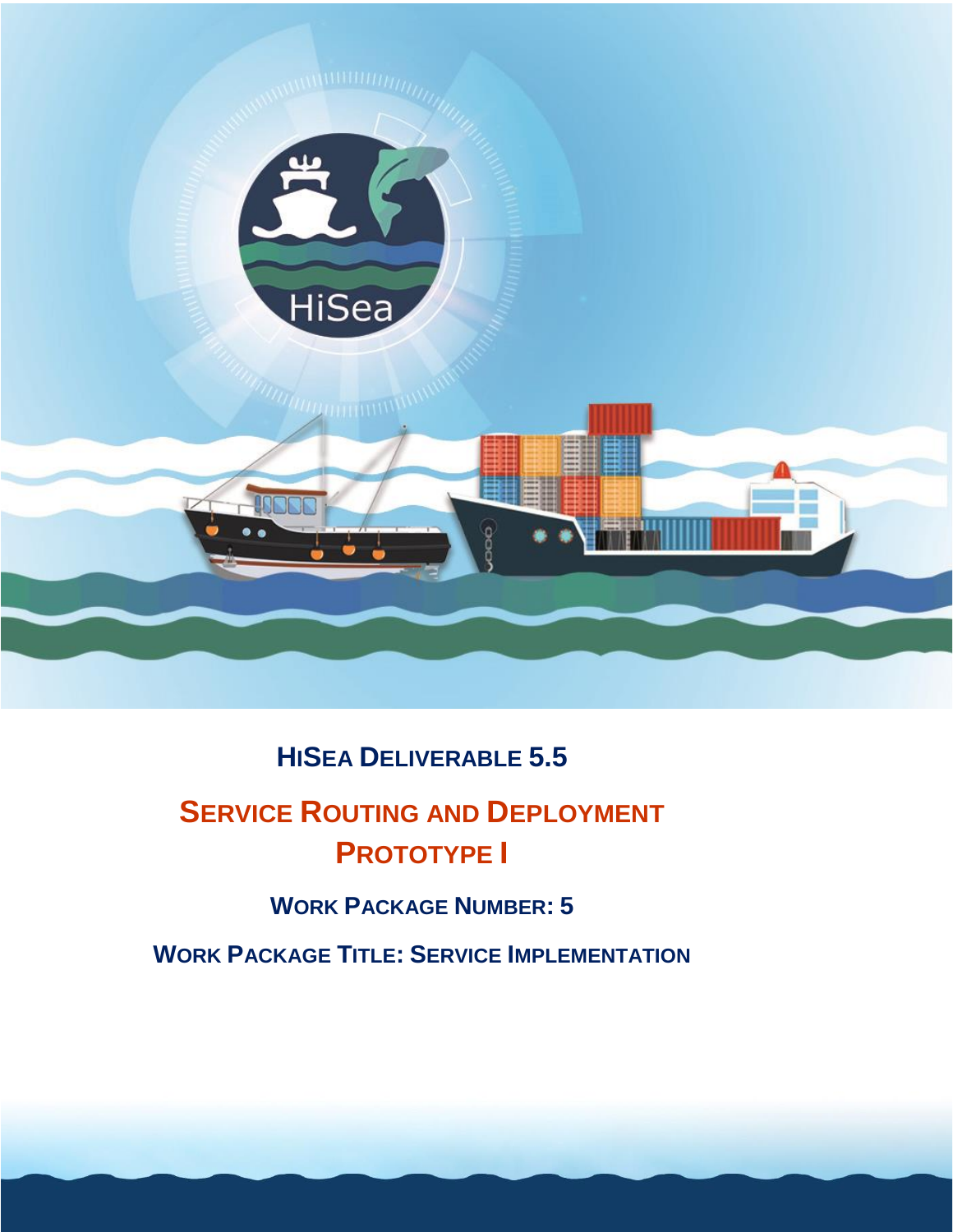

| <b>HISea Project Information</b>  |                                                                                           |
|-----------------------------------|-------------------------------------------------------------------------------------------|
| <b>Project full title</b>         | High Resolution Copernicus-Based Information Services at Sea for Ports and<br>Aquaculture |
| <b>Project acronym</b>            | HiSea                                                                                     |
| <b>Grant agreement number</b>     | 821934                                                                                    |
| <b>Project coordinator</b>        | Dr. Ghada El Serafy                                                                       |
| Project<br>start date<br>duration | and $1st$ January, 2019, 30 months                                                        |
| <b>Project website</b>            | https://hiseaproject.com/                                                                 |

| <b>Deliverable Information</b> |                                                                                                                                                                                                                                                                                                                                                                                                                                                                                                                                                                                                                                                                                                                                                                                                                                                                                |  |  |
|--------------------------------|--------------------------------------------------------------------------------------------------------------------------------------------------------------------------------------------------------------------------------------------------------------------------------------------------------------------------------------------------------------------------------------------------------------------------------------------------------------------------------------------------------------------------------------------------------------------------------------------------------------------------------------------------------------------------------------------------------------------------------------------------------------------------------------------------------------------------------------------------------------------------------|--|--|
| Work package number            | 5                                                                                                                                                                                                                                                                                                                                                                                                                                                                                                                                                                                                                                                                                                                                                                                                                                                                              |  |  |
| Work package title             | Service Implementation                                                                                                                                                                                                                                                                                                                                                                                                                                                                                                                                                                                                                                                                                                                                                                                                                                                         |  |  |
| Deliverable number             | D <sub>5.5</sub>                                                                                                                                                                                                                                                                                                                                                                                                                                                                                                                                                                                                                                                                                                                                                                                                                                                               |  |  |
| Deliverable title              | Service Routing and Deployment Prototype I                                                                                                                                                                                                                                                                                                                                                                                                                                                                                                                                                                                                                                                                                                                                                                                                                                     |  |  |
| <b>Description</b>             | Services of HiSea will be realized on top of Docker as described in T5.1. As<br>such, they will be available as independent services ("micro services"),<br>which can be used by the clients of T5.2. Task 5.4 will interconnect those<br>micro services using a service routing approach, which will most likely be<br>handled via a reverse proxy such as Traefik (https://traefik.io/). The<br>component will ensure that requests from clients are reaching the correct<br>services. The task will also shield all services via an HTTPS layer and it will<br>allow the detection of attacks. Additionally, services will be monitored for<br>their availability. As soon as a service becomes unavailable, new services<br>instances will be deployed via T5.5 and team members will be notified.<br>There will be two deliverables in total. This will be the first one. |  |  |
| <b>Lead beneficiary</b>        | Ascora                                                                                                                                                                                                                                                                                                                                                                                                                                                                                                                                                                                                                                                                                                                                                                                                                                                                         |  |  |



This project has received funding from the European Union's Horizon 2020 research and innovation programme under grant agreement No 821934 2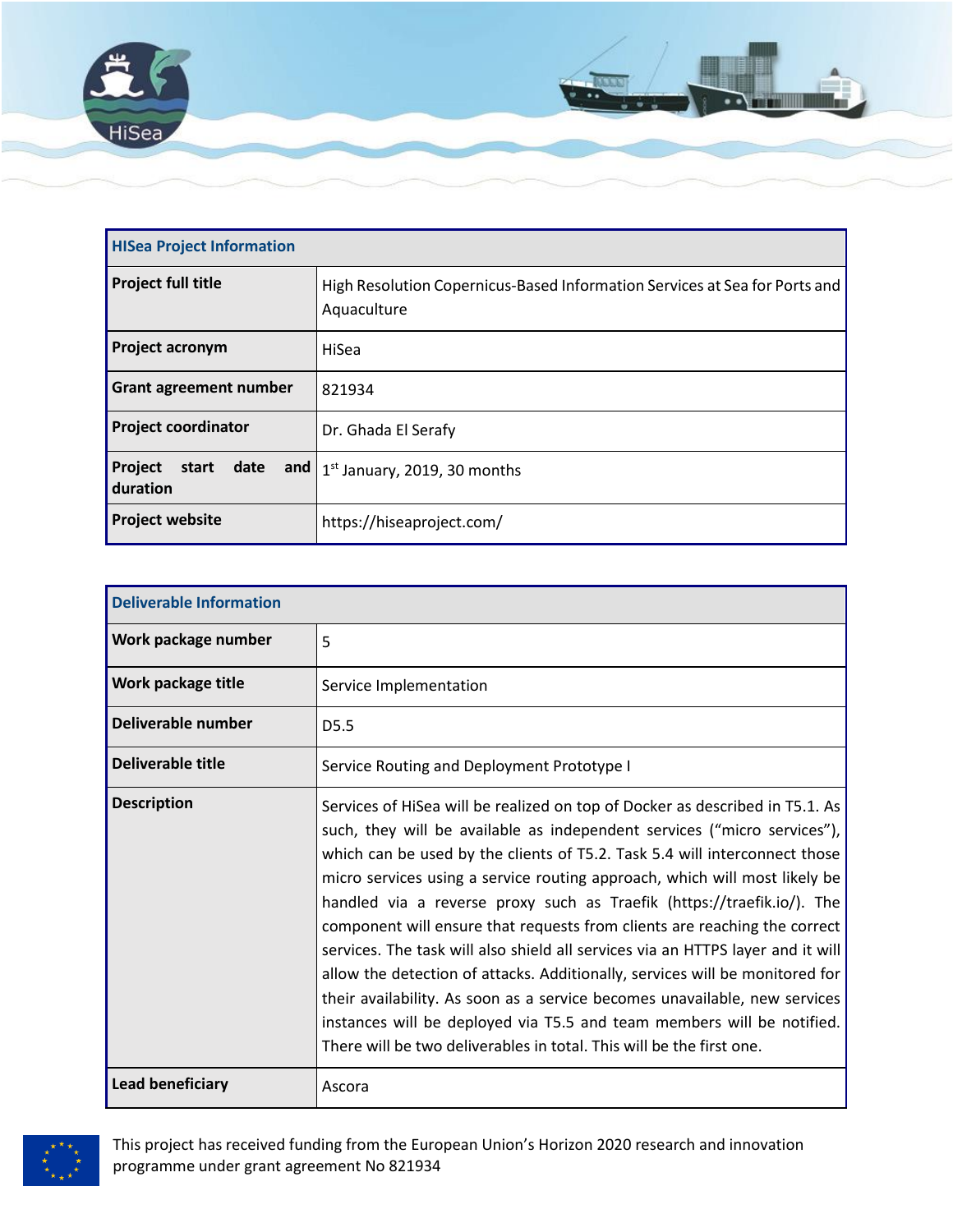

| Lead Author(s)                                                                                                                                                                                                              | Danny Pape           |
|-----------------------------------------------------------------------------------------------------------------------------------------------------------------------------------------------------------------------------|----------------------|
| Contributor(s)                                                                                                                                                                                                              | Daniel Wegmann (ASC) |
| <b>Revision number</b>                                                                                                                                                                                                      | 4                    |
| <b>Revision Date</b>                                                                                                                                                                                                        | 28 Feb 2020          |
| Status (Final (F), Draft (D), $ F $<br><b>Revised Draft (RV))</b>                                                                                                                                                           |                      |
| Dissemination level (Public $ $ PU<br>(PU), Restricted to other<br>program participants (PP),<br>Restricted to a group<br>specified by the consortium<br>$(RE)$ ,<br>Confidential<br>for<br>consortium members only<br>(CO) |                      |

| <b>Document History</b> |               |                                  |                |  |  |
|-------------------------|---------------|----------------------------------|----------------|--|--|
| Revision                | <b>Author</b> |                                  |                |  |  |
| 0.1                     | 20.02.2020    | <b>Create Document Structure</b> | Danny Pape     |  |  |
| 0.2                     | 20.02.2020    | <b>Fill Content</b>              | Danny Pape     |  |  |
| 0.3                     | 20.02.2020    | First internal review            | Daniel Wegmann |  |  |
| 0.4                     | 28.2.2020     | Review by management             | Bracha Ehrman  |  |  |

| <b>Approvals</b>  |                 |                 |             |                      |  |
|-------------------|-----------------|-----------------|-------------|----------------------|--|
|                   | <b>Name</b>     | Organisation    | <b>Date</b> | Signature (initials) |  |
| Coordinator       | Ghada El Serafy | <b>Deltares</b> | 28 Feb 2020 | <b>GES</b>           |  |
| <b>WP Leaders</b> | Danny Pape      | Ascora          | 28 Feb 2020 | <b>DP</b>            |  |

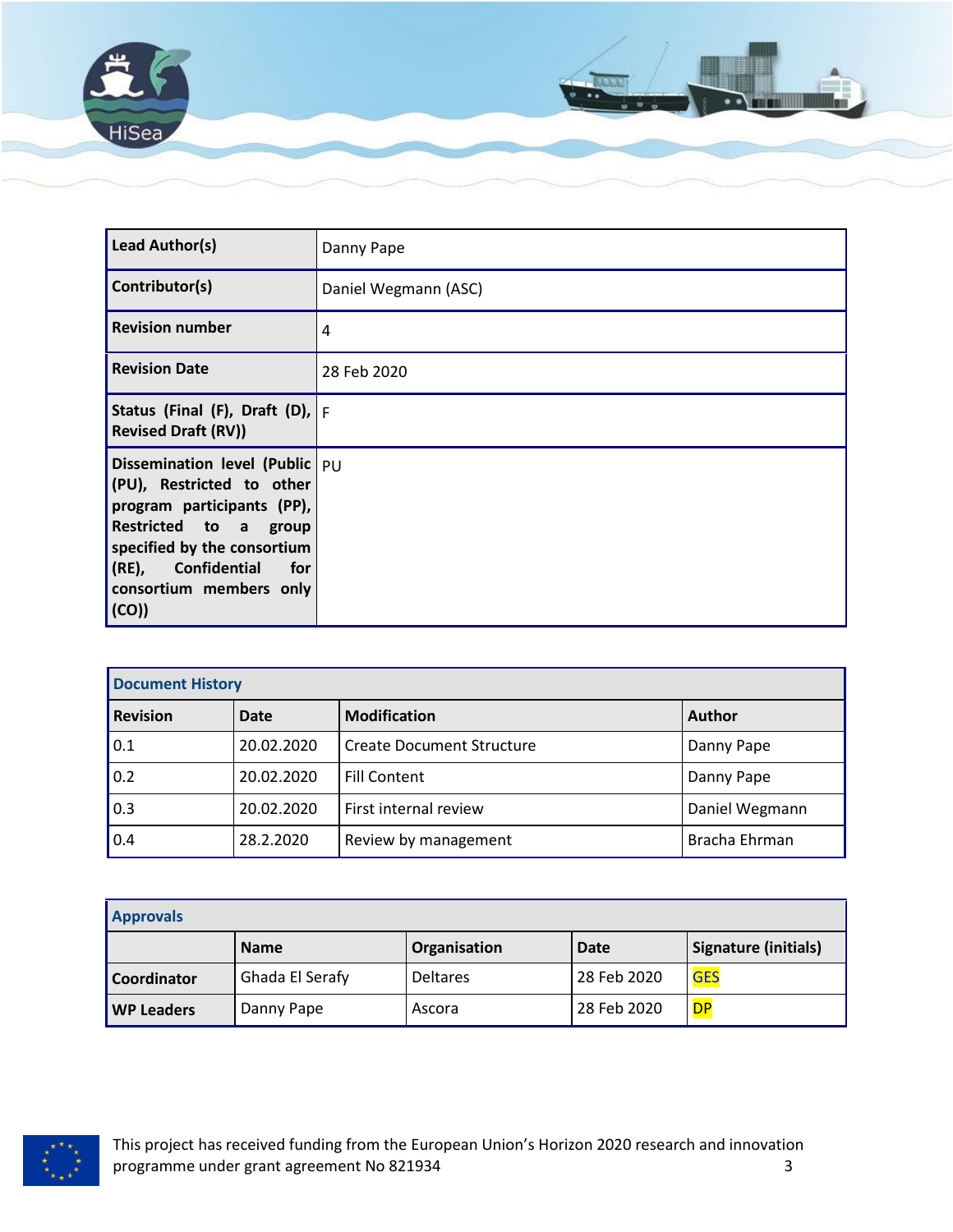

## Executive Summary

The deliverable 5.5 Service Routing and Deployment Prototype I describes and shows screenshots of the first prototype of the HiSea Platform infrastructure. At this stage, all services are containerized and except the mobile apps, all demonstrators are also containerized. For the Docker Environment, a server has been rented in order to deploy most components on it. Apart from some demonstrator, which are hosted on other servers from consortium partners, all backend services are running on the rented server. Even though DIAS providers were the first choice for using the HiSea platform, the implementation of the HiSea services could not be achieved at this stage of the project, because of lack of actuality and connection problems to provided virtual machines.

Next Actions have been identified to enrich the current infrastructure with tools to reroute web requests and monitor the health of Docker containers while they are running. A further challenge is to establish orchestration with Docker Kubernetes.

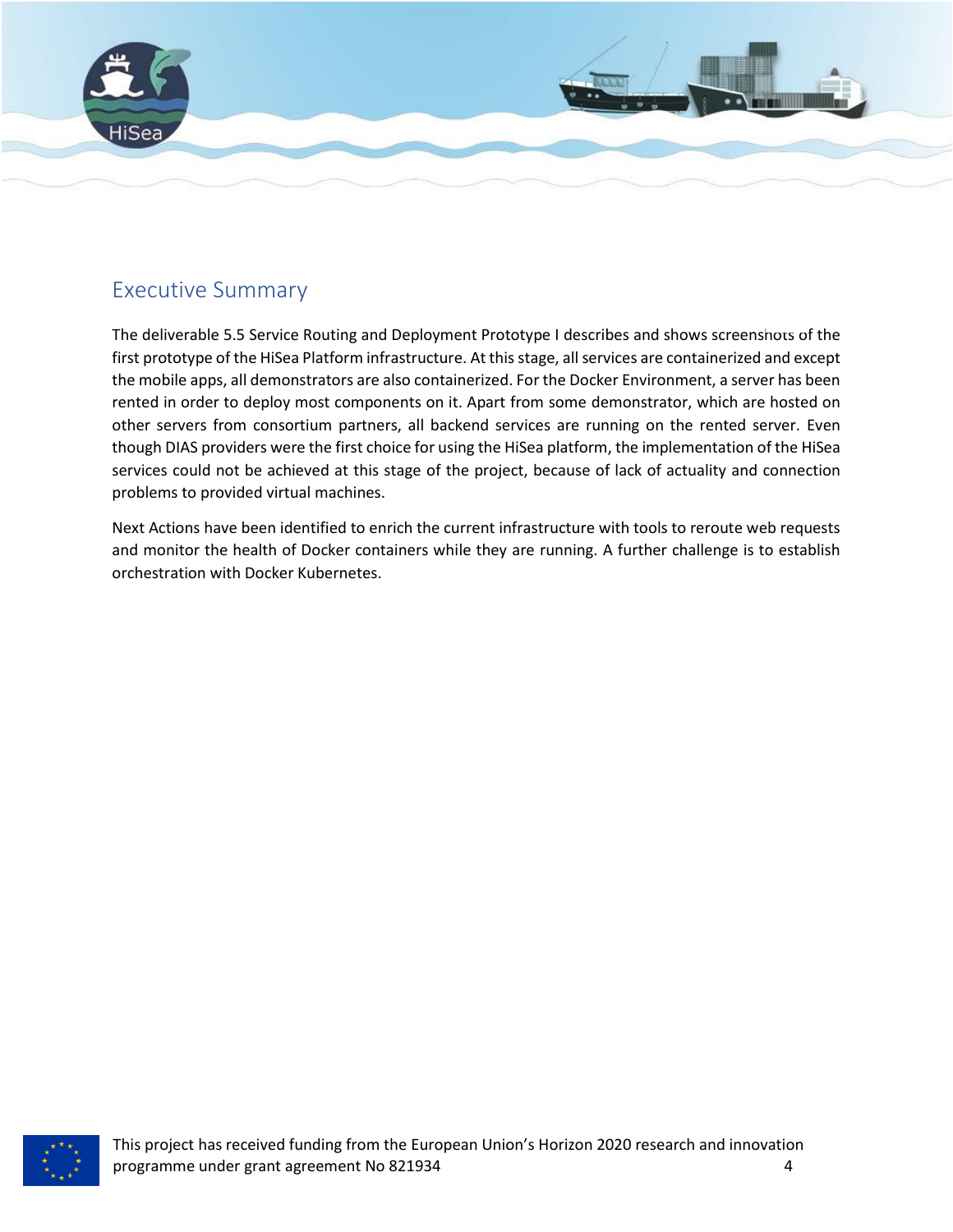

# Table of Contents

| 4 |  |  |
|---|--|--|

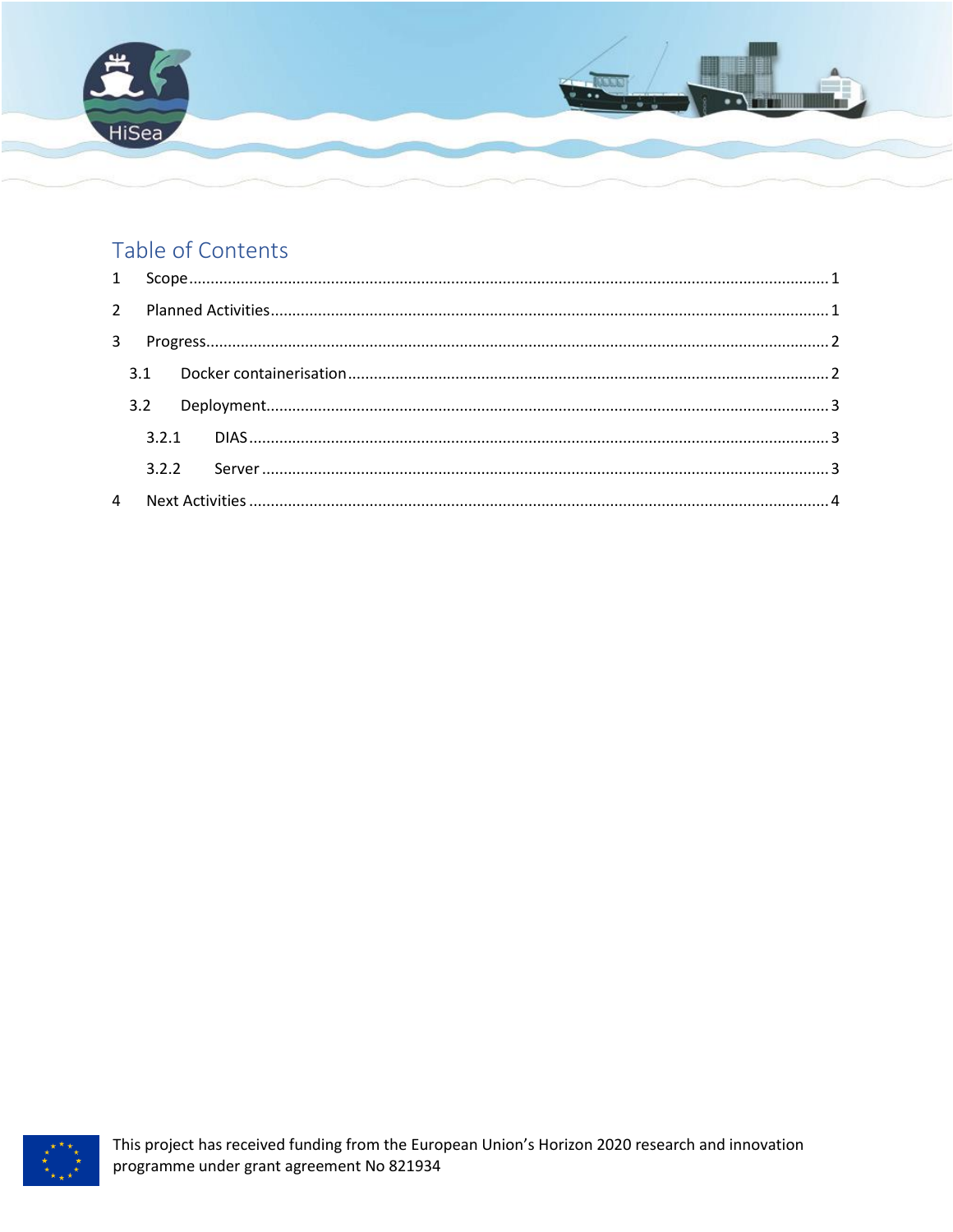

## <span id="page-5-0"></span>1 Scope

In order to setup a project infrastructure for the HiSea platform, due to independent technology selection of the created components, the consortium agreed that employing Docker<sup>1</sup> as the base technology is the best strategy for successful and sustainable deployment. Docker is a software technology which provides operating-system-level virtualization, also known as containers. Docker provides an additional layer of abstraction and automation of operating-system-level virtualization on Windows and Linux. On top of docker, several services can be installed to route requests to related containers, monitor running containers, etc. For this, services such as Traefik and Prometheus are selected to cover those needs. Another decisive advantage of Docker is that, by being independent of the selected technology, the partner is not obliged to select a specific technology for the development of the platform components.

Docker also provides the ability to have continuous integration among the components. Each time a component has been updated, the current running docker container is being exchanged for the newly created one.

The greatest benefit of Docker is the platform independency that makes the HiSea platform ready to be integrated into every system and particularly with the targeted DIAS environment which is compatible with Docker and can be used to host the entire HiSea platform.

# <span id="page-5-1"></span>2 Planned Activities

The originally planned activities until the current stage of the project were to provide a first platform infrastructure to interconnect the HiSea components as microservices. The communication flow will then be handled via Restful APIs. To reach this goal, each partner was advised to deliver his components as docker containers, so that the dockers can be integrated into the platform in a straightforward way. The following table summarizes the planned objectives and the achieved goals.

| <b>Planned Goals</b>                                                                                               | <b>Achieved Goals</b>                                                                                                         |
|--------------------------------------------------------------------------------------------------------------------|-------------------------------------------------------------------------------------------------------------------------------|
| Each component must be created as a docker                                                                         | Most of the components provide docker files and/or                                                                            |
| container, to be integrated smoothly to the<br>Hisea platform infrastructure.                                      | docker compose files, which enables to create<br>docker images out of those files and run them<br>subsequently as containers. |
| The configuration and structure of docker<br>containers must ensure to a container-to-<br>container communication. | Each docker container has an assigned port, which<br>prevents collisions and enables to address them                          |

<sup>1</sup> https://www.docker.com/



 $\overline{\phantom{a}}$ 

This project has received funding from the European Union's Horizon 2020 research and innovation programme under grant agreement No 821934 1 and 1 and 1 and 1 and 1 and 1 and 1 and 1 and 1 and 1 and 1 and 1 and 1 and 1 and 1 and 1 and 1 and 1 and 1 and 1 and 1 and 1 and 1 and 1 and 1 and 1 and 1 and 1 and 1 and 1 and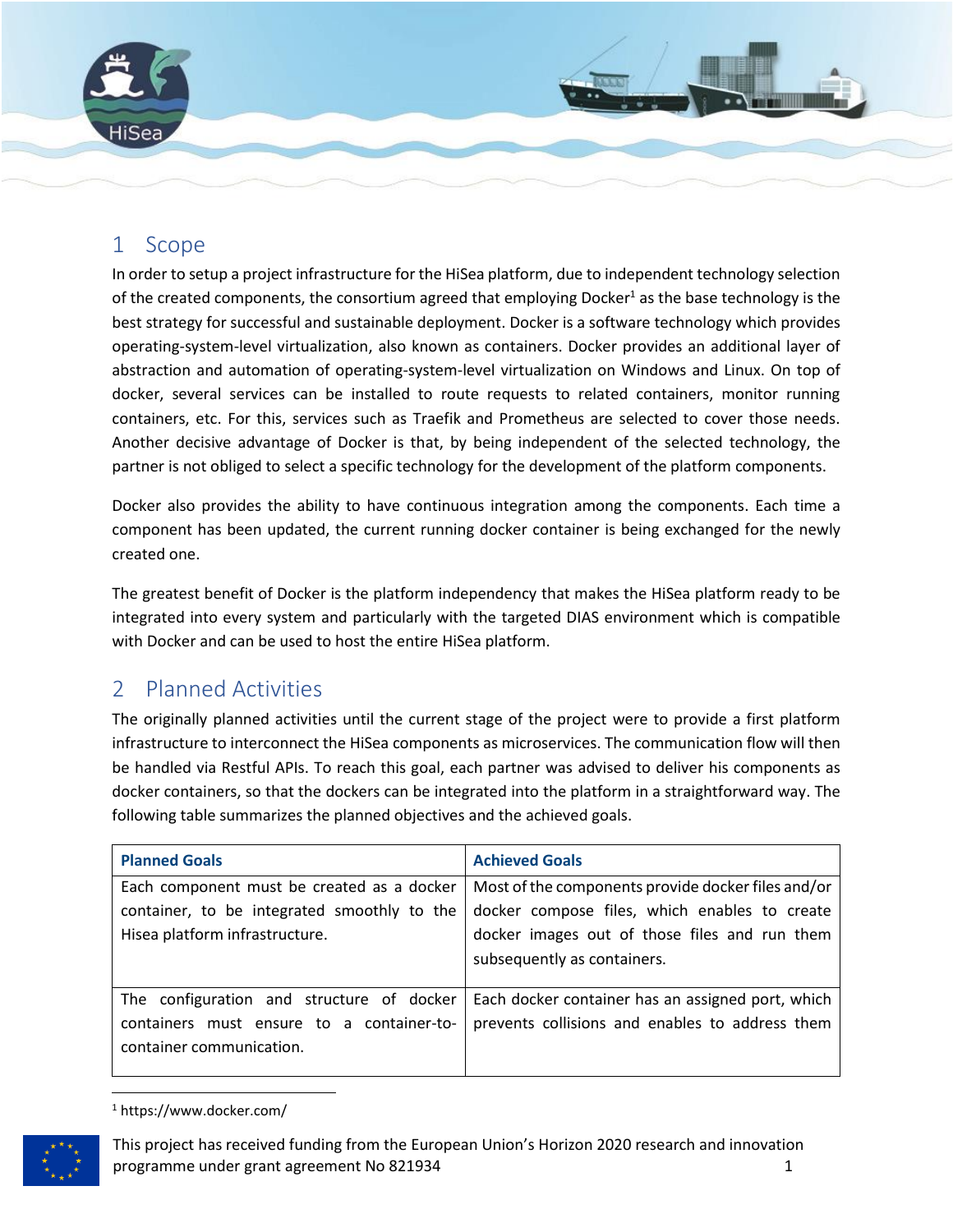

|                                                | uniquely. Furthermore, the APIs are restful and are<br>used for communication across the components.                                                                                                                                                                           |
|------------------------------------------------|--------------------------------------------------------------------------------------------------------------------------------------------------------------------------------------------------------------------------------------------------------------------------------|
| Docker containers should be always Up-to-date. | Containers have already a continuous integration<br>activated. Each time, the component is updated in<br>the code repository and rebuild there, the docker<br>container at the server is exchanged with the newly<br>created one.                                              |
| The HiSea Platform should be hosted in DIAS    | Due to several unforeseen circumstances, it was not<br>possible to use the DIAS environment to host the<br>platform at this stage of the project (a few more<br>information on the reason why this is not being<br>possible are described in section 3 of this<br>deliverable) |
| Routing                                        | Traefik should be used to control an uncomplicated<br>routing of the requests. This is also used to accept<br>https requests. This goal has not been achieved so<br>far, because of permanent issues with the DIAS<br>providers.                                               |
| Orchestration of Docker containers             | this stage, Docker orchestration is only<br>At<br>implemented in Docker Compose files. This will be<br>changed in the future by using Docker Kubernetes.                                                                                                                       |

## <span id="page-6-0"></span>3 Progress

In the following sections, the infrastructure is detailed. The infrastructure was also successfully demonstrated at the 1st review of the project duration.

### <span id="page-6-1"></span>3.1 Docker containerisation

Except for the mobile prototypes of the dashboard and the alarm app, all services and prototypes are running as Docker containers. The list of the containerized applications follows.

- **Demonstrators** 
	- o HiSea Dashboard (web)
	- o MSFD-eutro Model
	- o COASTSERV Model



This project has received funding from the European Union's Horizon 2020 research and innovation programme under grant agreement No 821934 2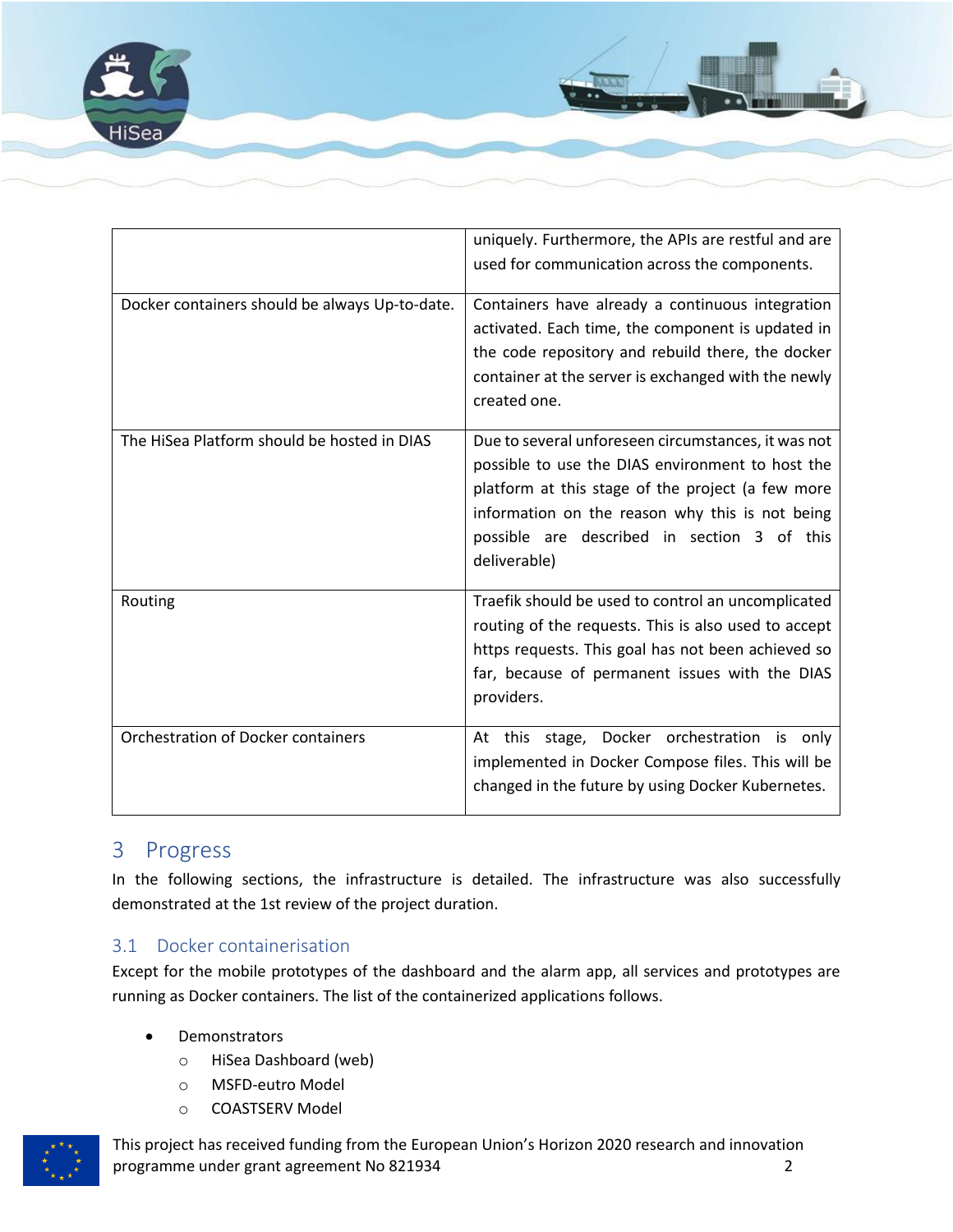

- o Oil Spill Service
- o Pump station observation
- **Services** 
	- o Timeseries Service
	- o NETCDF Downloader
	- o NETCDF API
	- o Grid Data Service
	- o Database

### <span id="page-7-0"></span>3.2 Deployment

The original deployment plan was to set up Docker on a DIAS server, however, the platform is not yet deployed in DIAS server due to the current stage of DIAS infrastructure. A few more detailed information on the causes of such are described in the section below.

### <span id="page-7-1"></span>3.2.1 DIAS

Through a comparison of the individual DIAS providers, it was found that the most promising providers are WEKEO and CREODIAS. Therefore, test accesses were set up by these providers to test the environment and the features. Unfortunately, despite support from the Wekeo team, it was not possible to establish a SSL connection to the virtual machine. The Consortium is still busy working on establish such a connection and positive that the latest will be achieved soon. The second provider CREODIAS could be tested successfully, however, real time data were not provided, so that only very old data set could be used. For this reason, the use of the CREODIAS virtual machine was not pursued further.

### <span id="page-7-2"></span>3.2.2 Server

Due to the problems to get a DIAS server running, it was decided to use a backup solution to start the deployment of components. Therefore, an independent external server was rented to setup a running HiSea platform. Docker was installed on the machine, and docker images were pushed to it. The server is secured via an SSL/TLS connection and the use of public and private keys. Ascora personnel takes care of this server and have access to it. The different components are then downloaded from private Docker registries from Hidromod and Ascora. To finally run those images as containers docker compose and dockerfiles are used. To avoid address complications and collisions, care has always been taken to use different ports. At this stage the server is accessible via an IP (e.g. [http://49.12.9.129:338/\)](http://49.12.9.129:338/), another domain can also be obtained very quickly. This temporary solution on a rented server currently has no https certificate, necessary to secure the individual web components. However, if it is foreseeable that

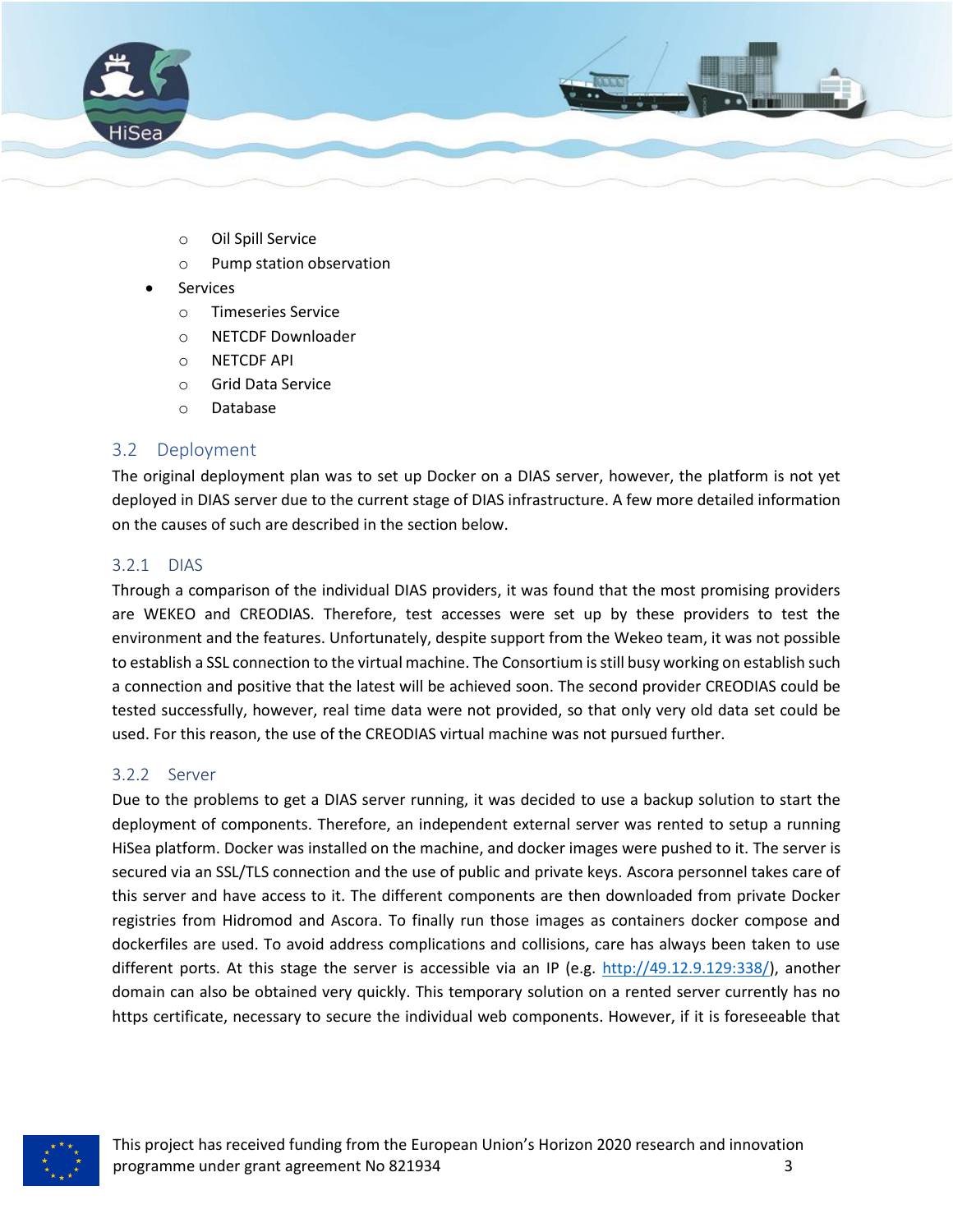

this solution will continue in the long term, the necessary certificates will be obtained quickly and easily from Let's Encrypt<sup>2</sup>. Further details of the server can be viewed in [Figure 1.](#page-8-1)

|                                                                                                                                               |                                                       | Welcome to Ubuntu 18.04.3 LTS (GNU/Linux 4.15.0-76-generic x86_64) |             |  |  |  |
|-----------------------------------------------------------------------------------------------------------------------------------------------|-------------------------------------------------------|--------------------------------------------------------------------|-------------|--|--|--|
| * Documentation:<br>https://help.ubuntu.com<br>https://landscape.canonical.com<br>* Management:<br>* Support:<br>https://ubuntu.com/advantage |                                                       |                                                                    |             |  |  |  |
|                                                                                                                                               | System information as of Thu Feb 20 11:13:21 CET 2020 |                                                                    |             |  |  |  |
| System load: 0.0                                                                                                                              |                                                       | Users logged in:                                                   | ø           |  |  |  |
|                                                                                                                                               | Usage of /: 11.6% of 37.50GB                          | IP address for eth0:                                               | 49.12.9.129 |  |  |  |
| Memory usage: 19%                                                                                                                             |                                                       | IP address for docker0:                                            | 172.17.0.1  |  |  |  |
| Swap usage:                                                                                                                                   | <b>0%</b>                                             | IP address for br-e58d0a6d873c: 172.18.0.1                         |             |  |  |  |
| Processes:                                                                                                                                    | 131                                                   | IP address for br-01b8f86f5f4d: 172.19.0.1                         |             |  |  |  |

### <span id="page-8-1"></span>*Figure 1: Server Information*

On this server, only the backend services on which the demonstrators run, and the Web Dashboard are running at the moment. The other applications run containerized on different servers of the respective partners. The currently running components are integrated as images in Docker (see Figure 2) and are also running as containers (see Figure 3).

| REPOSITORY                                     | TAG    | IMAGE ID     | <b>CREATED</b> | <b>STZE</b> |
|------------------------------------------------|--------|--------------|----------------|-------------|
| registry.ascora.eu:8443/pape/hisea-dashboard   | latest | 0459b50daf9e | 8 days ago     | 286MB       |
| registry.ascora.eu:8443/pape/timeseriesservice | latest | 25298248baf6 | 2 weeks ago    | 270MB       |
| hidromod.azurecr.io/hisea/samples/ts.server    | latest | e55a93ccd46b | 4 months ago   | 295MB       |
| hidromod.azurecr.io/hisea/samples/dwd.dwd      | 27     | 27e5690a3c6b | 10 months ago  | 866MB       |
| hidromod.azurecr.io/hisea/samples/dwd.api      | 27     | 5e02415a8ebb | 10 months ago  | 292MB       |
| hidromod.azurecr.io/hisea/samples/dwd.db       | 27     | 5498c4143371 | 10 months ago  | 312MB       |



| <b>CONTAINER ID</b> | <b>IMAGE</b>                                          | <b>COMMAND</b>                    | <b>CREATED</b> | <b>STATUS</b> | <b>PORTS</b>                                   | <b>NAMES</b>                       |
|---------------------|-------------------------------------------------------|-----------------------------------|----------------|---------------|------------------------------------------------|------------------------------------|
| a9d03b462c23        | registry.ascora.eu:8443/pape/hisea-dashboard:latest   | "dotnet Platform Das" 8 days ago  |                | Up 8 days     | 60419/tcp, 0.0.0.0:338->80/tcp auirky morse    |                                    |
| 5d1a5ee43eb2        | registry.ascora.eu:8443/pape/timeseriesservice:latest | "dotnet TimeSeriesSe" 2 weeks ago |                | Up 2 weeks    | 443/tcp, 0.0.0.0:53850->80/tcp infallible cori |                                    |
| 0992586edfc7        | hidromod.azurecr.io/hisea/samples/dwd.api:27          | "dotnet HiSeaDownloa" 2 weeks ago |                | Up 2 weeks    | 0.0.0.0:337->80/tcp                            | hiseafiles odvsseadownloadwebapi 1 |
| 673e33189ce5        | hidromod.azurecr.io/hisea/samples/dwd.dwd:27          | "dotnet HiSeaDownloa" 2 weeks ago |                | Up 2 weeks    | 80/tcp                                         | hiseafiles_odysseadownloadserver_1 |
| f14efd3867d3        | hidromod.azurecr.io/hisea/samples/dwd.db:27           | "docker-entrypoint.s" 2 weeks ago |                | Up 2 weeks    | 0.0.0.0:5435->5432/tcp                         | hiseafiles db 1                    |

*Figure 3: Docker Containerization*

## <span id="page-8-0"></span>4 Next Activities

The next goal is to unite and orchestrate all running Docker applications on a virtual server in the DIAS environment. Thanks to the flexibility of the platform built so far, the move of a Docker environment will require only little effort in contrast to an orchestration. Kubernetes was chosen for orchestration, as Kubernetes will be developed further in contrast to Docker Swarm. As soon as a movement to a DIAS

<sup>2</sup> https://letsencrypt.org



 $\overline{\phantom{a}}$ 

This project has received funding from the European Union's Horizon 2020 research and innovation programme under grant agreement No 821934 4